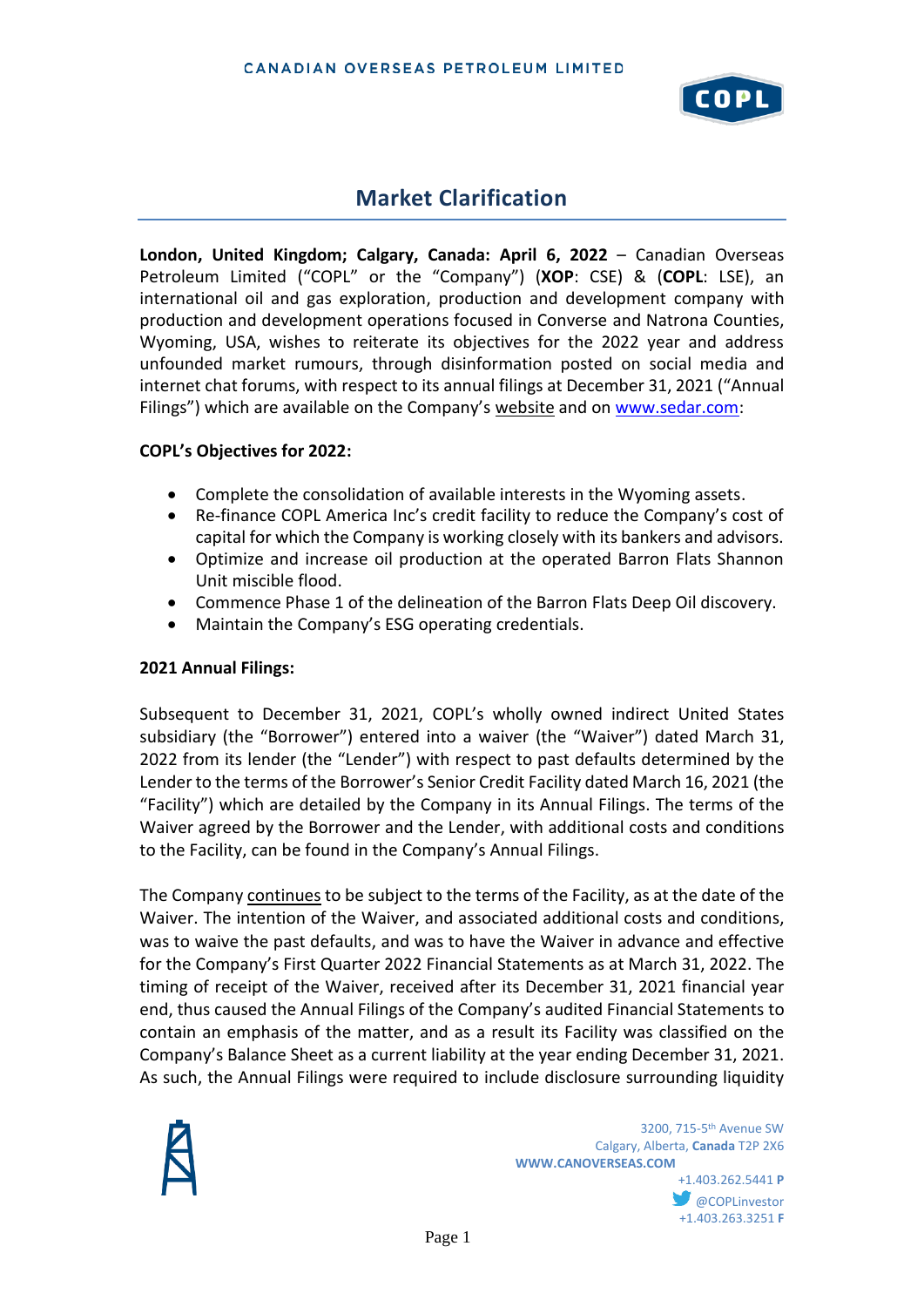and going concern risk factors due to past defaults determined by the Lender at December 31, 2021, pre receipt of the Waiver, and such Note 14 of its 2021 Financial Statements should also be read by market participants as part of the Company's public record.

As a result of the timing of the receipt by the Borrower of the Waiver, the classification of the Company's Facility at the year-end December 31, 2021 as a current liability will be reviewed in accordance with IFRS accounting standards with consideration to the terms of the Waiver and the terms of the Facility before the filing of the Company's First Quarter 2022 ("Q1") Financial Statements. The Q1 Financial Statements are scheduled to be filed on [www.sedar.com](http://www.sedar.com/) and the Company's website after the close of Canadian markets on Monday, May 16, 2022.

# **Cash:**

As at December 31, 2021, COPL had cash and equivalents of \$7.8 million. Cash at the end of the period was impacted by the approximately \$3.2 million receivable for ongoing operations from Cuda Energy LLC currently in bankruptcy as indicated in the Company's Annual Filings.

# **Arthur Millholland, President & CEO, commented:**

"I am making this statement to the markets as I am aware that we have a large number of private shareholders who may be influenced by certain groups or individuals with an agenda propagated by social media or other platforms to benefit themselves. I do though understand the disclosure with respect to financial accounts can be difficult to understand to some, but I am also well aware these disclosures can be easily manipulated by those who understand the inherent weaknesses of others in the market. I hope our clarification aids those stakeholders that have concerns resulting from the views and discussions on social media and internet chat forums. All stakeholders should know we have an experienced managerial, financial and technical team, and such the Company is more than confident in reiterating that we delivered on our 2021 objectives, and are well positioned to achieve our forthcoming plan in 2022. In addition, you should not discount our recent deep oil discovery which COPL will fully capitalize on as we are confident in our assessments. Again, 2021 has been a transformative year for the Company and we look to the future with renewed confidence. You will never hear this from "snake oil salesmen" dressed up as experts, commentors or prophets on our Company's business on social media or internet chat platforms due to their sole focus for their own nefarious personal gain."

## **Annual Filings for the Year Ending and As at December 31, 2021:**



+1.403.263.3251 **F**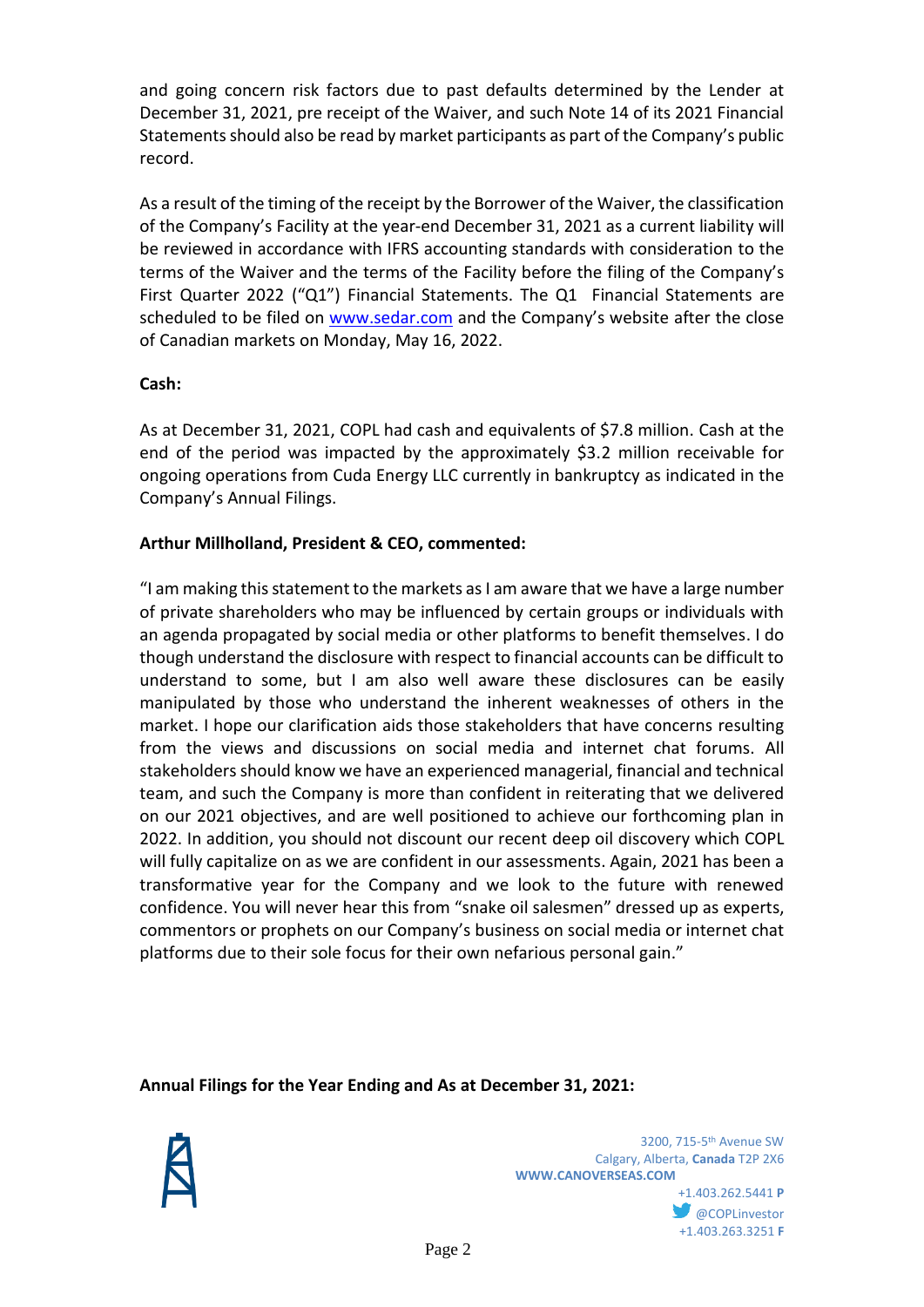The financial results and associated annual regulatory filing documents, including the Financial Statements, Management's Discussion and Analysis, and the Annual Information Form which includes the Statement of Reserves Data and Other Oil and Gas Information (National Instrument 51-101 Forms 51-101F1, 51-101F2, 51-101F3), for the year ending December 31, 2021 (the "Annual Filings"), can be viewed under the Company's name at [www.sedar.com](http://www.sedar.com/) or at the Company's website at [www.canoverseas.com.](http://www.canoverseas.com/)

# **About the Company:**

COPL is an international oil and gas exploration, development and production company actively pursuing opportunities in the United States with operations in Converse and Natrona Counties Wyoming, and in sub-Saharan Africa through its ShoreCan joint venture company in Nigeria, and independently in other countries.

# **For further information, please contact:**

**Mr. Arthur Millholland, President & CEO Mr. Ryan Gaffney, CFO**

Canadian Overseas Petroleum Limited Tel: + 1 (403) 262 5441

## **Cathy Hume**

CHF Investor Relations Tel: +1 (416) 868 1079 ext. 251 Email: cathy@chfir.com

## **Charles Goodwin**

Yellow Jersey PR Limited Tel: +44 (0) 77 4778 8221 Email: copl@yellowjerseypr.com

The Common Shares are listed under the symbol "XOP" on the CSE and under the symbol "COPL" on the London Stock Exchange.

*This news release contains forward-looking statements. The use of any of the words "initial, "scheduled", "can", "will", "prior to", "estimate", "anticipate", "believe", "should", "forecast", "future", "continue", "may", "expect", and similar expressions are intended to identify forward-looking statements. The forward-looking statements contained herein are based on certain key expectations and assumptions made by the Company, including, but not limited to, the ability to raise the necessary funding for operations, delays or changes in plans with respect to exploration or development projects or capital expenditures. Although the Company believes that the expectations and assumptions on which the forward-looking statements are based are reasonable, undue reliance should not be placed on the forward-looking statements since the Company can give no assurance that they will prove to be* 



+1.403.262.5441 **P @COPLinvestor** +1.403.263.3251 **F**